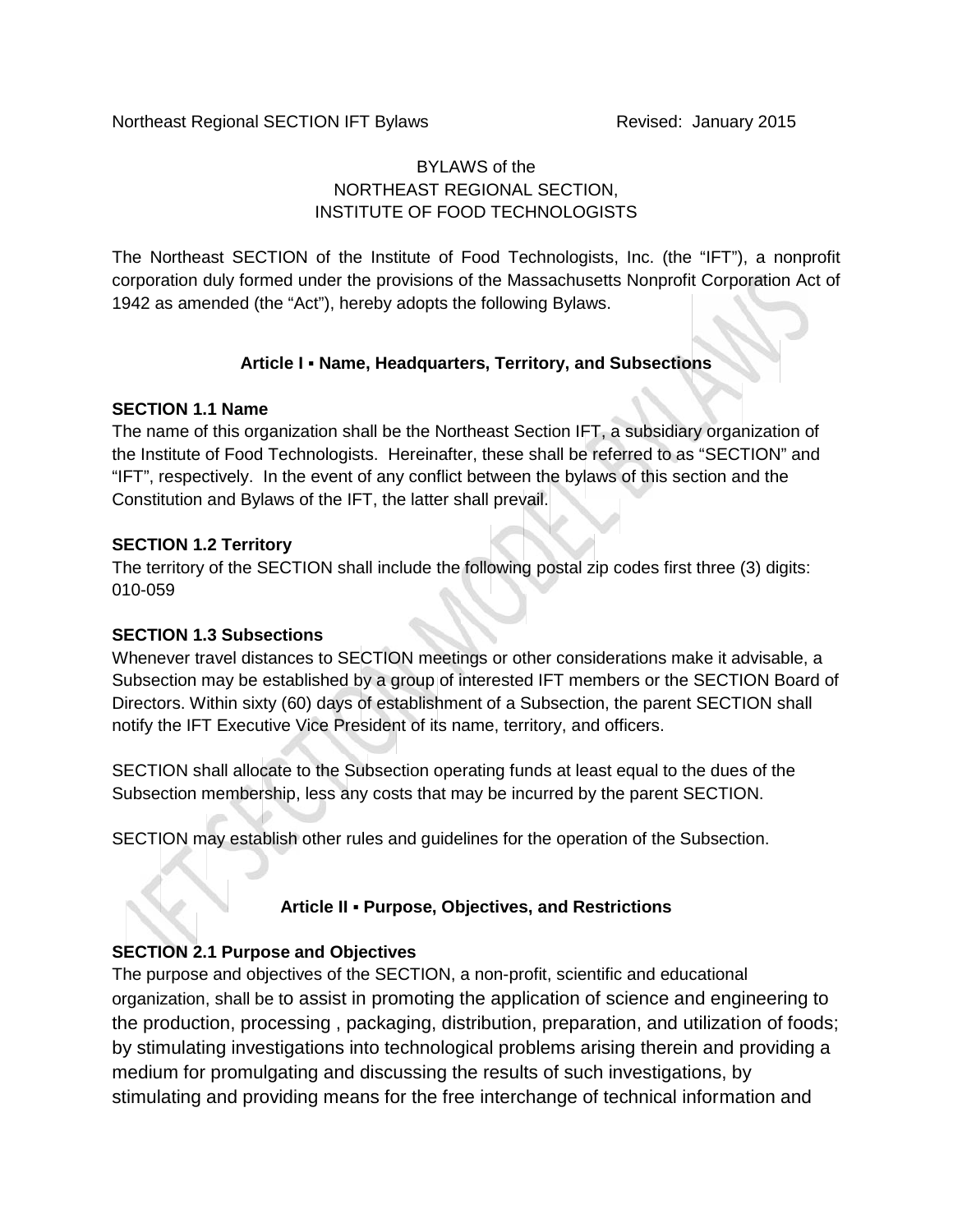ideas of the role of food technologists in the technical direction of operations in these fields; all of these endeavors having the ultimate objective of providing better adequate foods for mankind.

## **SECTION 2.2 Restrictions**

(a) All policies and activities of the SECTION shall be consistent with the Articles of Incorporation of the IFT and the SECTION, the Section Affiliation Agreement, these Bylaws, the bylaws of the IFT, applicable laws, or other requirements applicable to tax exemption requirements imposed on the IFT, including the requirements that the section not be organized for profit and that no part of its net earnings inure to the benefit of any private individual.

(b) These SECTION bylaws may not conflict with the IFT Bylaws or any policies, procedures, rules or directives established or authorized by the IFT or with the Section Affiliation Agreement in place between IFT and SECTION; and

(c) The terms of the Section Affiliation Agreement between the SECTION and IFT, including all restrictions and prohibitions, shall take precedence over these Bylaws and other authority granted hereunder and, in the event of a conflict between the terms of the Section Affiliation Agreement and the terms of these Bylaws, the SECTION shall be governed by and adhere to the terms of the Section Affiliation Agreement.

# **Article III Membership**

#### **SECTION 3.1 Eligibility**

(a) Membership in the SECTION is limited to individuals in good standing of the IFT who are in compliance with the IFT's rules and regulations and who have paid membership dues to the SECTION.

(b) Revocation or suspension of membership by the IFT shall automatically constitute revocation or suspension of membership in the SECTION.

#### **SECTION 3.2 Categories**

There are three (3) membership categories: Member, Professional Member, and Student Member. There is also one (1) honorary membership status (see SECTION 3.2.d)

- a) Member Any person who is active in the food industry and who evidences interest in supporting the objectives of the IFT shall be eligible to become a Member.
- b) Professional Member Any person who meets the following minimum requirements by education, training, or experience in food science and technology, and provides the necessary information shall be eligible to become a Professional Member.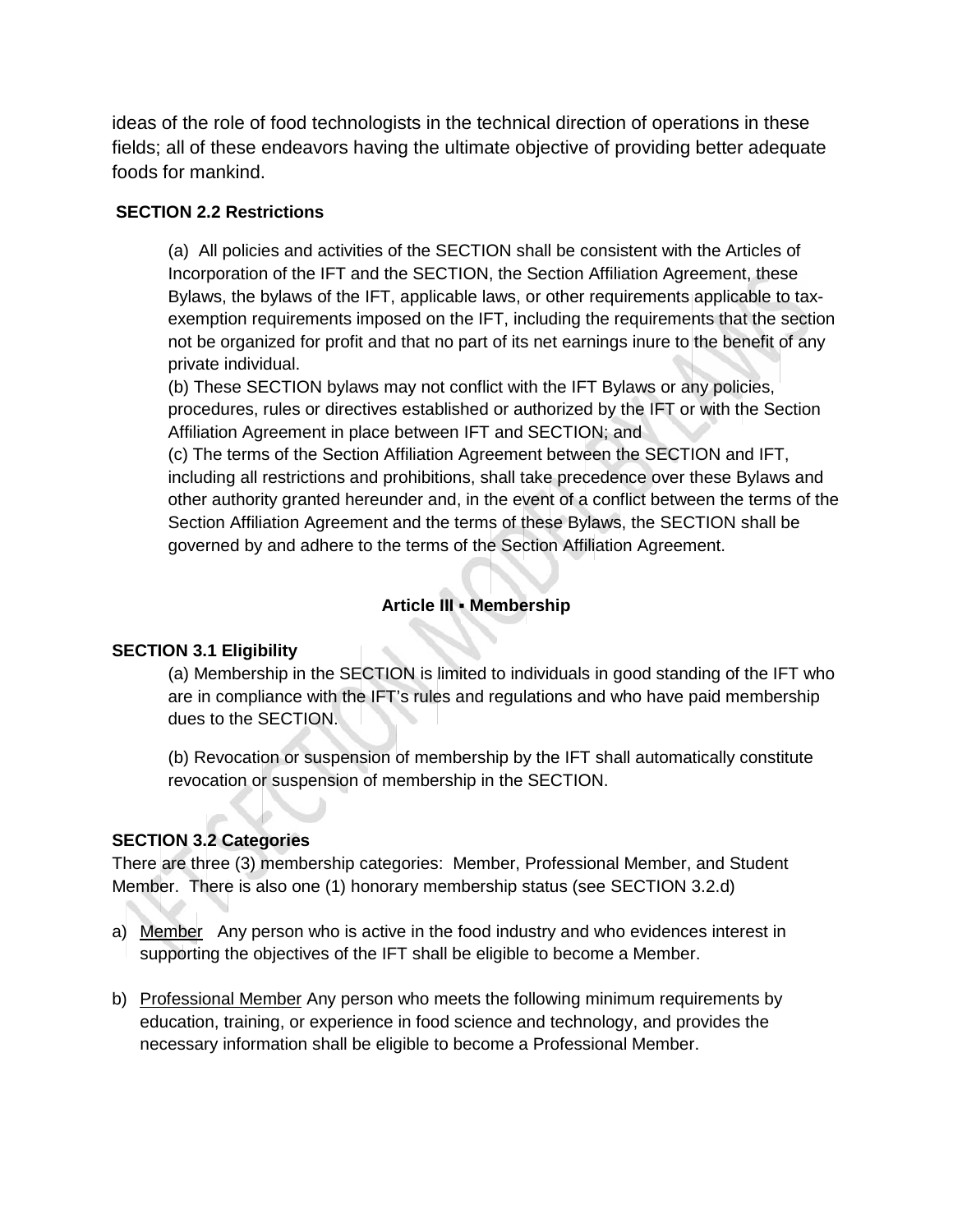- A Bachelors, higher degree, or equivalent, in disciplines associated with food science and technology from a recognized teaching institution, and five (5) years of professional experience in food science and technology, for which
- A Master's degree or equivalent may be presented in lieu of one (1) year's experience or
- A Doctoral degree in lieu of three (3) years' experience
- A non-food science related bachelors or higher degree, or equivalent, from a recognized teaching institution and ten (10) years of documented contributions to the profession and, if applicable, the IFT.<br>The IFT Board of Directors may waive these minimum requirements for persons who

have distinguished themselves by their achievements or through long experience in the field of food science and technology.

- c) Student Member Any graduate student or person matriculated in an educational institution as a full-time student pursuing a degree (Associate or higher) in the field of food science and technology or in one or more of the sciences or branches of engineering concerned with advancing food science and technology shall be eligible for membership as a Student Member. All Student Members shall be members of the IFT Student Association.
- d) Emeritus Status Any Professional Member or Member who has retired from professional life in a remunerative capacity and has been a member of the IFT for at least twenty (20) years shall be eligible for Emeritus status. Individuals with Emeritus status shall retain all rights and privileges previously held and their annual dues shall be determined by the Board of Directors.

# **SECTION 3.3 Voting Rights**

Members and Professional Members shall be eligible to vote

# **Article IV Meetings**

# **SECTION 4.1 SECTION Meetings**

SECTION Board of Directors shall schedule regular meetings of SECTION, no less than one (1) time per year. It shall determine in advance the time and place for each meeting. It may call special meetings, as needed, upon written notice to the members at least ten (10) days and no more than 90 days prior and to the meeting by postal or other delivery, facsimile, e-mail, or any other electronic means as permitted by law.

# **SECTION 4.2 Quorum**

A quorum to conduct business shall be 10 percent of SECTION voting membership

# **SECTION 4.3 Voting**

Voting by SECTION membership may be in person, by proxy, or electronically. Qualified votes shall consist of those SECTION members responding to a motion delivered by post or email within 30 days of the distribution of the proposed motion.

A majority of SECTION members voting when a quorum is present carries an action.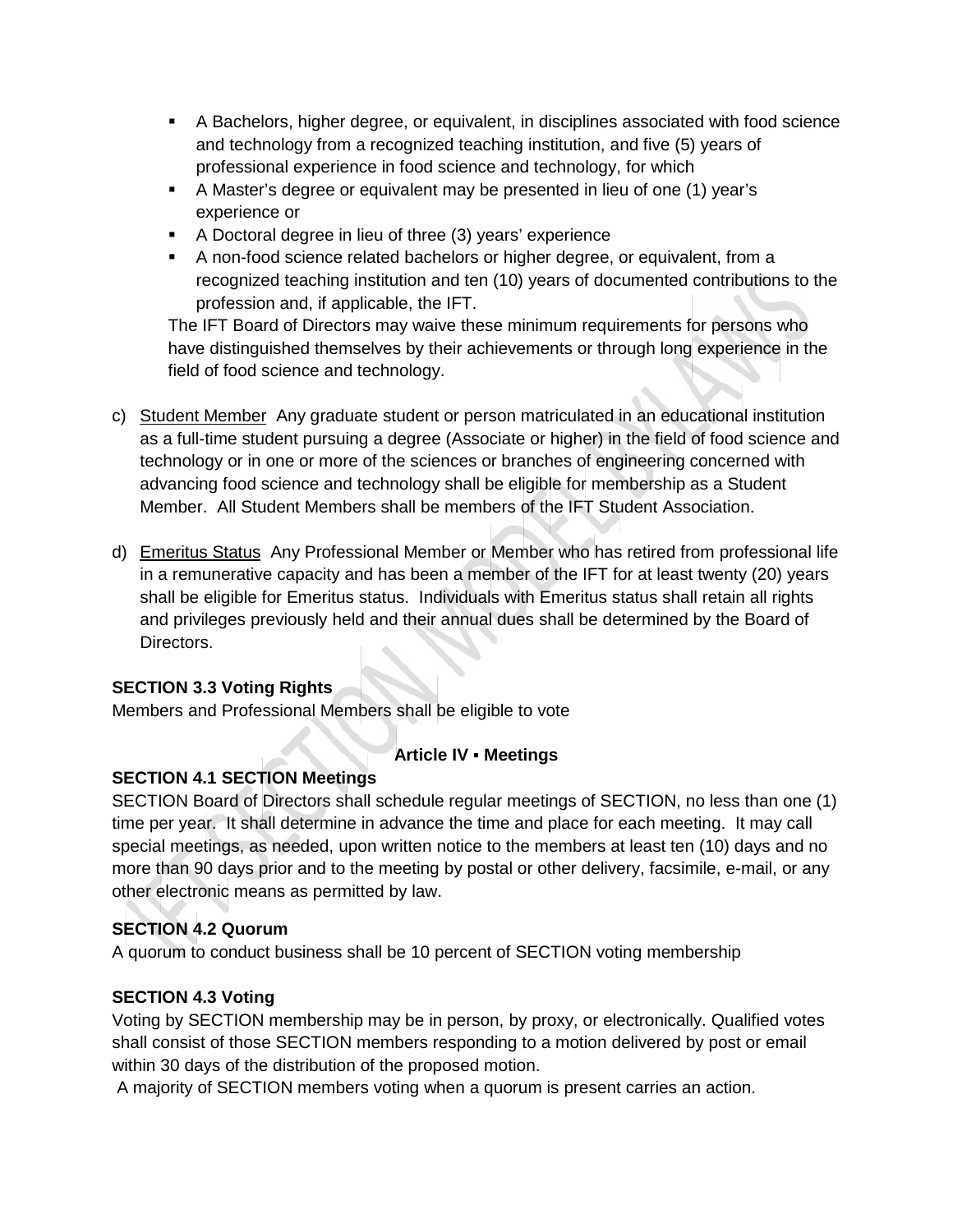Each member receives one vote.

### **Section 4.4 Action Without a Meeting**

Any corporate action required or permitted to be taken by the members at a meeting of SECTION members may be taken without a meeting if the corporate action is taken by the members either by the unanimous written consent procedure or by the action by ballot procedure permitted by law.

# **Article V Composition of SECTION Board of Directors**

#### **SECTION 5.1 Composition of SECTION Board of Directors**

SECTION Board of Directors shall consist of:

- a) President, President-elect, Immediate Past President, Treasurer (ex-officio, non-voting) and Secretary
- b) Six Directors-at-Large

Additionally, one student member may be appointed as a voting member

The President of SECTION shall serve as Chair of the Board of Directors. In the event of the inability of the President to serve as Chair, the President-Elect shall serve as the President pro tem.

#### **SECTION 5.2 Eligibility**

No individual may hold more than one elected position at a time. SECTION officers, Directors-at-Large, and committee chairs must be current IFT members in good standing during her/his entire term of office.

#### **SECTION 5.3 Terms**

President (2 years) President-Elect (2 years) Immediate Past President (2 year) Secretary (2 years) Treasurer ex-officio, non-voting (3 years) The Treasurer shall be appointed by the SECTION Board of Directors Director-at-Large (3 years) Directors-at-Large serve staggered three year terms

#### **SECTION 5.4 Meetings**

a) Frequency SECTION Board of Directors shall meet at least once per year, upon the call of the President or upon written request of any five (5) members of the SECTION Board of Directors.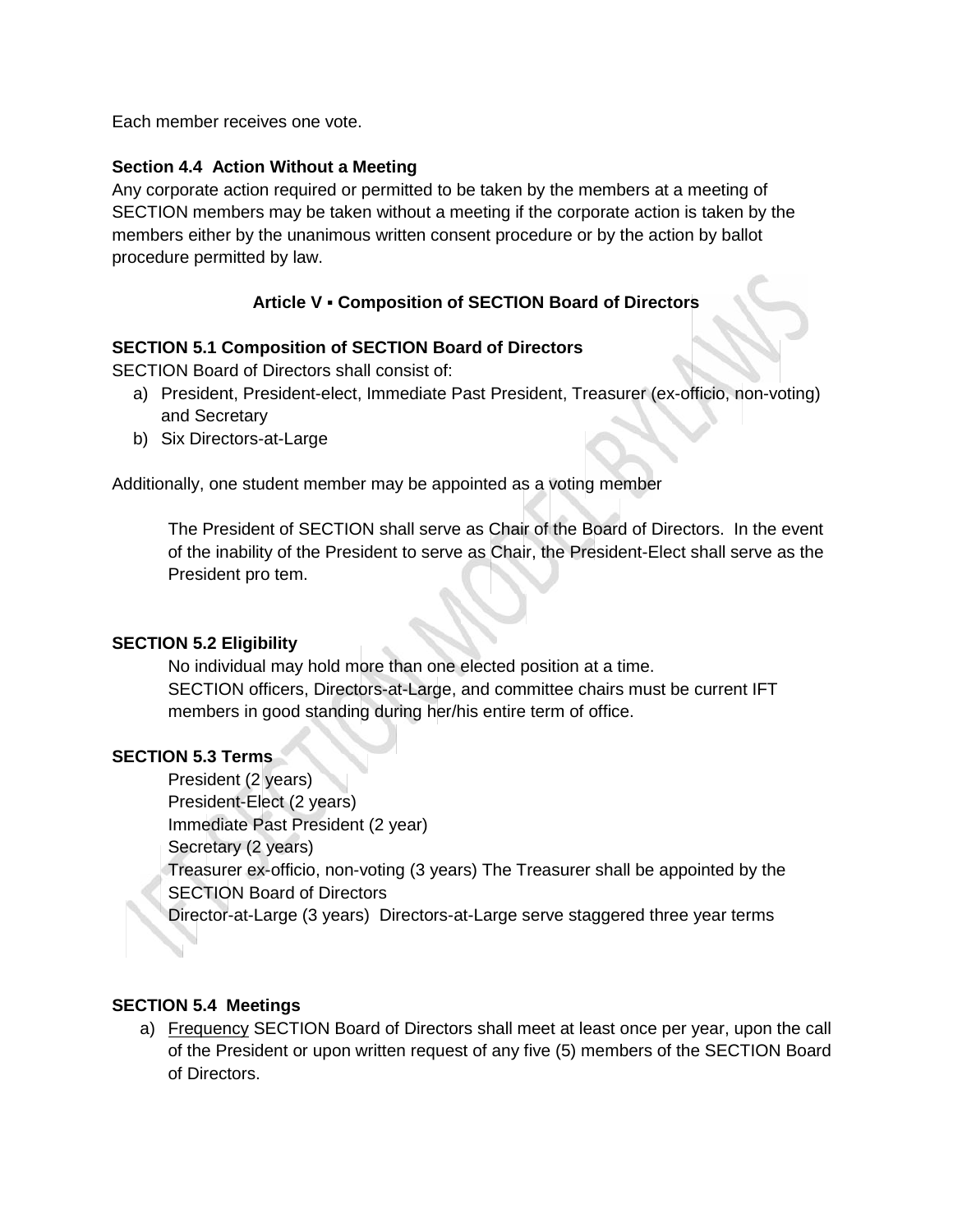- b) Notice of Meetings Notice of SECTION Board of Directors meetings is provided at least ten (10) days before the meetings by postal or other delivery, facsimile, e-mail, or any other electronic means as permitted by law.
- c) Quorum At any meeting of SECTION Board of Directors a quorum for the transaction of business shall be a majority of the entire SECTION Board of Directors members, of which one must be the President, President-Elect, or Immediate Past President.
- d) Voting All decisions by SECTION Board of Directors shall be by majority vote except as otherwise specified in these bylaws. Voting by proxy is not permitted.
- e) Electronic Participation SECTION Board of Directors members may participate and act at any meeting through the use of a conference telephone or other communications equipment by means of which all persons participating in the meeting can communicate with each other. Participation in such meeting shall constitute attendance and presence in person at the meeting of the person or persons so participating. An action required to be taken at a meeting of SECTION Board of Directors, or any action which may be taken at a meeting of SECTION Board of Directors, may be taken without a meeting if a consent in writing, including any by electronic means, setting for the action taken, is signed by all of the members of SECTION Board of Directors entitled to vote with respect to the subject matter thereof.
- f) Action Without a Meeting Directors may vote without a meeting on any matter where a quorum participates and the votes are submitted in writing by postal or other delivery, facsimile, e-mail, or any other electronic means. An action taken by such a vote is memorialized by a written consent, which is signed by all Directors who voted in support of the action, and describes the action taken and authorized.

# **SECTION 5.5 Removal/Resignation**

A director may be removed for cause by a vote of the Members. A director may be removed by the SECTION Board of Directors only as specifically permitted by law. A director may resign at any time by providing written notice of resignation to the Secretary or, in the case of the resignation of the Secretary, to the President. A director who is absent from three consecutive meetings of the SECTION Board of Directors shall, unless such absences are excused by the affirmative act of the SECTION Board of Directors, be deemed to have resigned from the SECTION Board of Directors and from any office held.

# **SECTION 5.6 Vacancies**

Any vacancy occurring in the SECTION Board of Directors shall be filled by a successor SECTION Board of Directors Member elected by the SECTION Board of Directors in its sole discretion. The term of any successor SECTION Board of Directors Member elected in accordance with the immediately preceding sentence shall be the remaining portion of the term of the vacated Board of Directors Member position. If, in turn, the President-Elect is unable to serve, the SECTION Board of Directors shall elect one of its members to serve as President pro tem.

# **Article VI Officers**

# **SECTION 6.1 Executive Committee**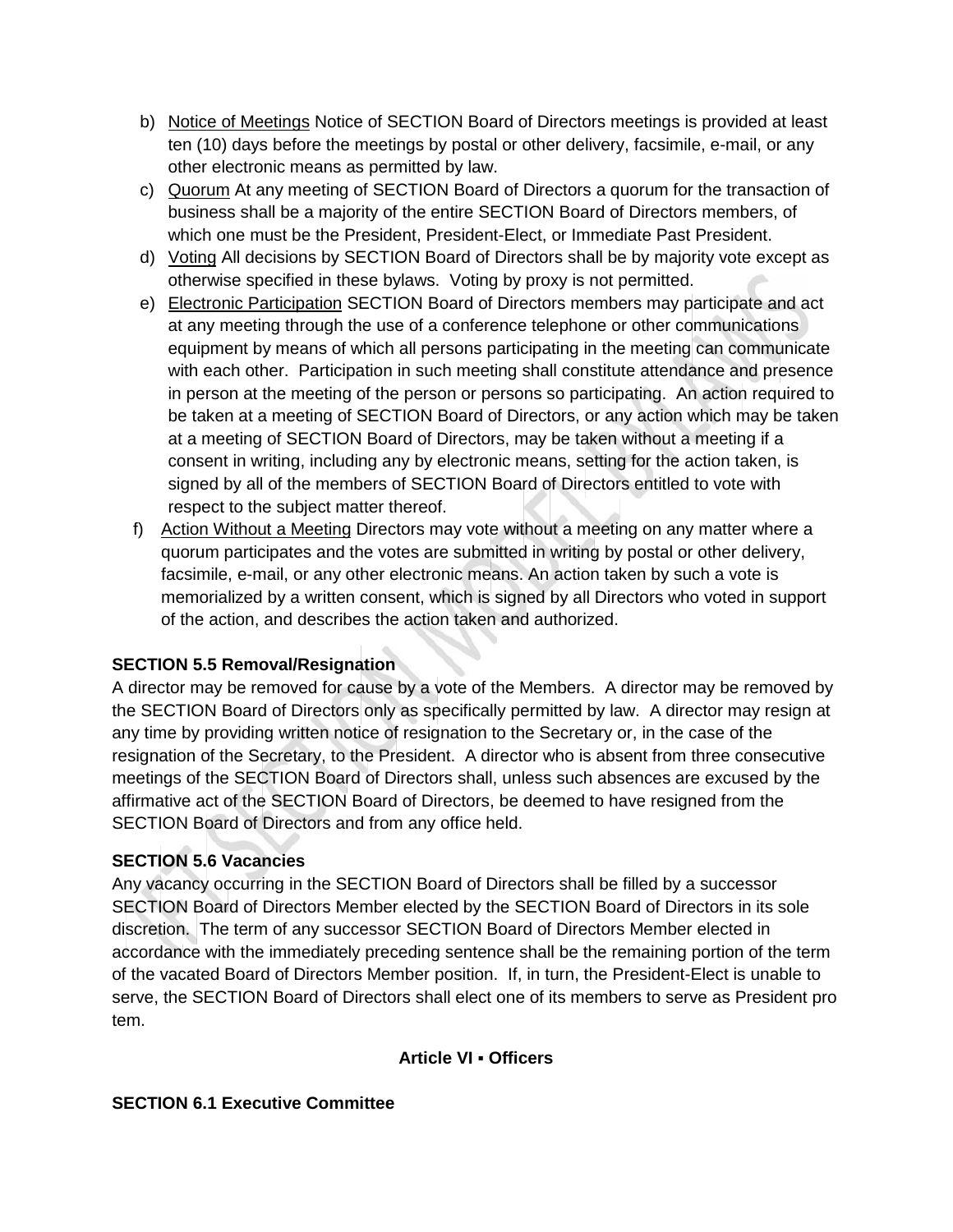The Executive Committee shall consist of the President, President-elect, Immediate Past President, and Secretary. The Executive Committee may act in the place of SECTION Board of Directors when authority is designated by SECTION Board of Directors or in emergency matters where action is necessary. The Executive Committee shall:

- 1. Develop plans, proposals and new initiatives for subsequent action by SECTION Board of Directors
- 2. Propose candidates for Treasurer-designate
- 3. Appoint members of committees and policy-related volunteer workgroups

# **Article VII Elections**

# **SECTION 7.1 Eligibility**

Being appointed or elected to one office shall not make a member ineligible for another office. Individuals shall only hold one elected office at a time.

# **SECTION 7.2 Petitions**

Additional candidates may be nominated by petition over the signature of ten (10) SECTION Members, provided:

- a) the petitioners have determined the candidate's eligibility from the IFT and SECTION Secretary,
- b) the petitioners have determined that candidate's willingness to serve if elected, and
- c) the petition is received by the Secretary not later than five (5) days following the distribution of the report of the Nominations and Election Committee

# **SECTION 7.3 Election Process**

Membership shall elect the officers.

# **Article VIII Committees**

**Section 8.1** Nominations and Elections Committee The Nominations and Elections Committee shall be comprised of three (3) SECTION Members who shall include the Immediate Past President and two members appointed by the President to serve alternating two-year terms. The Nominations and Elections Committee shall develop and present a slate of candidates for all elected positions in accordance with the regulations in these bylaws.

- a) President-elect The Nominations and Elections Committee shall communicate to the Secretary of SECTION the names of two (2) Members of SECTION in good standing as nominees for President-elect.
- b) Directors-at-Large The Nominations and Elections Committee shall communicate to the Secretary of SECTION the names of three (3) Members of SECTION in good standing as nominees for Directors-at-Large.
- c) Secretary The Nominations and Elections Committee shall communicate to the Secretary of SECTION the names of two (2) Members of SECTION in good standing as nominees for Secretary.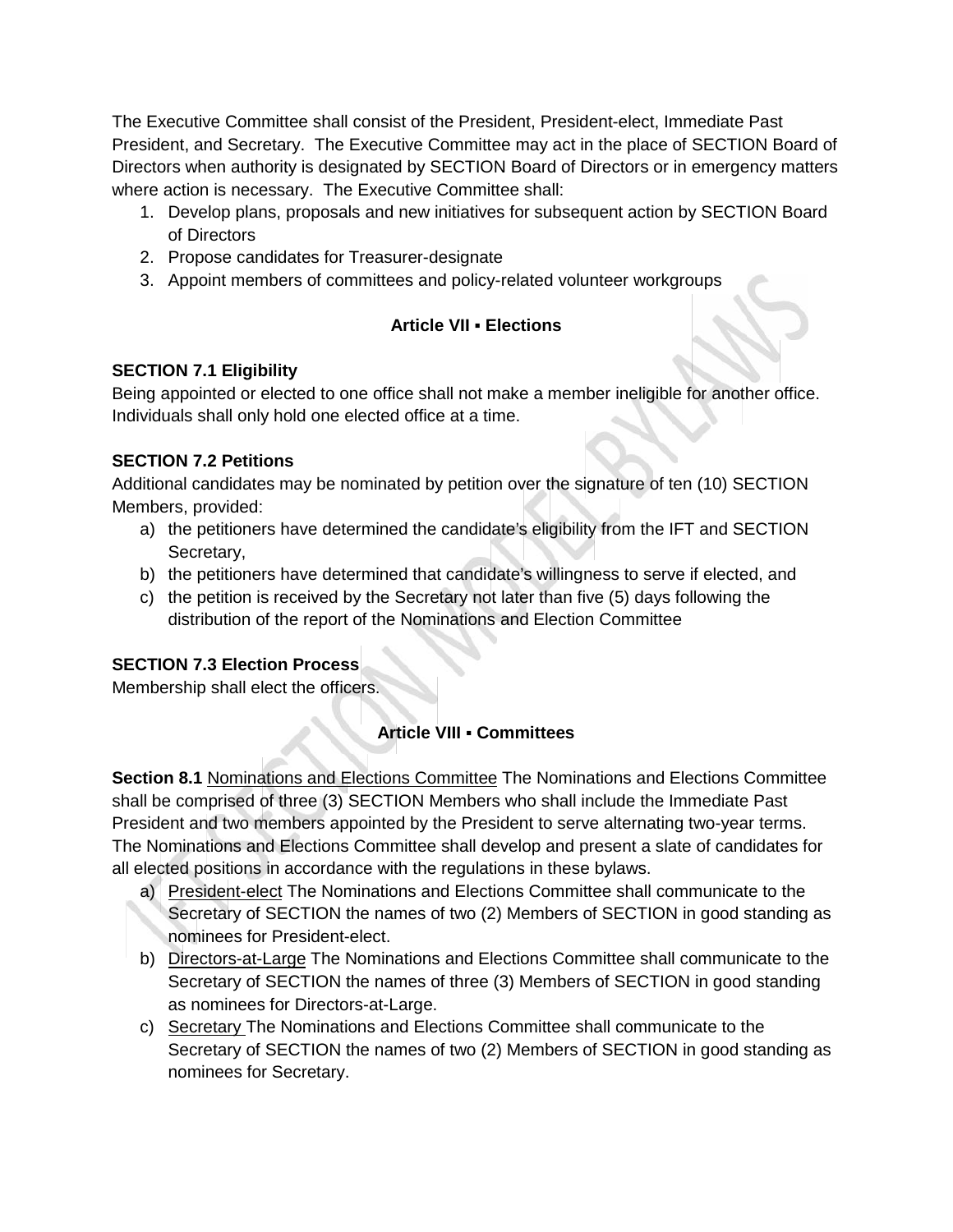## **SECTION 8.2 Finance**

a) Composition

The Committee shall consist of three (3) appointees, one of whom shall be designated Chair.

- b) Terms of Service Appointees shall serve one non-renewable three (3) year term.
- c) Roles and Responsibilities
	- i. Review and monitor the SECTION's financial condition
	- ii. Make recommendations to the SECTION Executive Committee regarding the SECTION's finances
	- iii. Review and/or modify financial and investment policies
	- iv. Ensure that financial performance benchmarks support the SECTION's objectives

## **SECTION 8.3 Other Committees and Task Forces**

SECTION's Board of Directors may establish other committees to carry on the affairs of SECTION. The creation of a committee shall be approved by a majority of the Directors voting where a quorum is present. The composition of each committee and manner of election of its members shall be determined by the SECTION Board of Directors. The rules in these Bylaws governing the Board of Directors also apply to committees of the Board of Directors. A committee may be given the authority of the Board of Directors.

#### **SECTION 8.4 Quorum**

A majority of the members of a committee shall constitute a quorum for the transaction of any business, and the acts of the majority of the committee members present, at which a quorum is present shall be the acts of such committee in each case, unless a greater proportion is required by applicable law or by these Bylaws.

#### **SECTION 8.5 Vacancies and Removal**

Vacancies in membership of any committee may be filled by appointments made in the same manner as provided in the case of the original appointments. Any member of a committee, except the SECTION Board of Directors, may be removed at any time by the SECTION Board of Directors, with or without cause.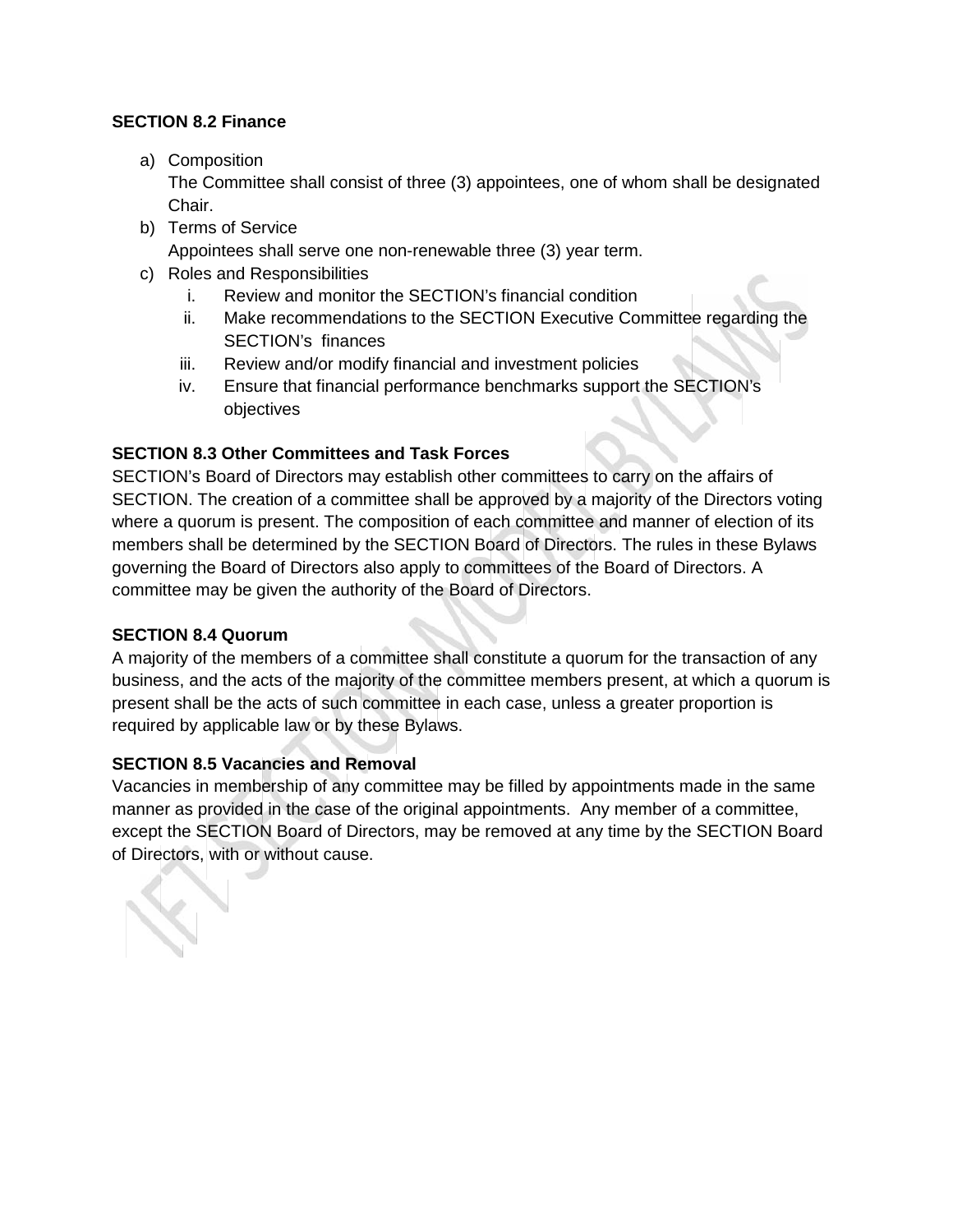## **Article IX – Indemnification and Insurance**

SECTION shall, to the fullest extent permitted by law, defend and indemnify any person who is or was an officer, SECTION Board of Directors Member, employee or agent of SECTION from and against any and all expenses and liabilities actually and necessarily incurred by or imposed upon such person in connection with any claim, action, suit or proceeding (whether actual or threatened, civil, criminal, administrative or investigative, including appeals) to which such person may be or is made a party by reason of being or having been such officer, SECTION Board of Directors Member, employee or agent. The SECTION Board of Directors may authorize the purchase of and maintain insurance on behalf of any SECTION Board of Directors Member, officer, employee or agent of SECTION against any liability asserted against or incurred by such person which arises out of such person's status in such capacity.

# **Article X Fiscal Year**

The fiscal year of SECTION shall be from September 1 of one calendar year through August 31 of the succeeding year.

# **Article XI Dissolution**

In the event of voluntary dissolution of this SECTION, or revocation of its charter by the IFT Board of Directors, and after the discharge of all its debts and obligations, any remaining funds and property of SECTION shall become part of a Scholarship Endowment Fund, of a recognized 501(c) (3) organization. Said conveyance shall be made within sixty (60) days after SECTION's debts and obligations have been discharged. IFT Office of the President shall be notified in writing of said action, immediately upon its completion.

# **Article XII General Provisions**

# **SECTION 12.1 SECTION Affiliation Agreement**

SECTION, its Officers, Directors, and agents must conform with and maintain its SECTION Affiliation Agreement with IFT and all SECTION affiliation requirements imposed by the IFT.

# **SECTION 12.2 Use of Funds**

SECTION shall use its funds on matters relating to SECTION and its activities. No part of its funds shall inure or be distributed to its members, with the exception of reasonable reimbursement for expenses related to services rendered in the name of SECTION or IFT official business.

# **SECTION 12.3 Conflict-of-Interest Policy**

SECTION's Board of Directors shall adopt a conflict-of-interest policy and annual disclosure process that applies to all Officers and Directors of SECTION.